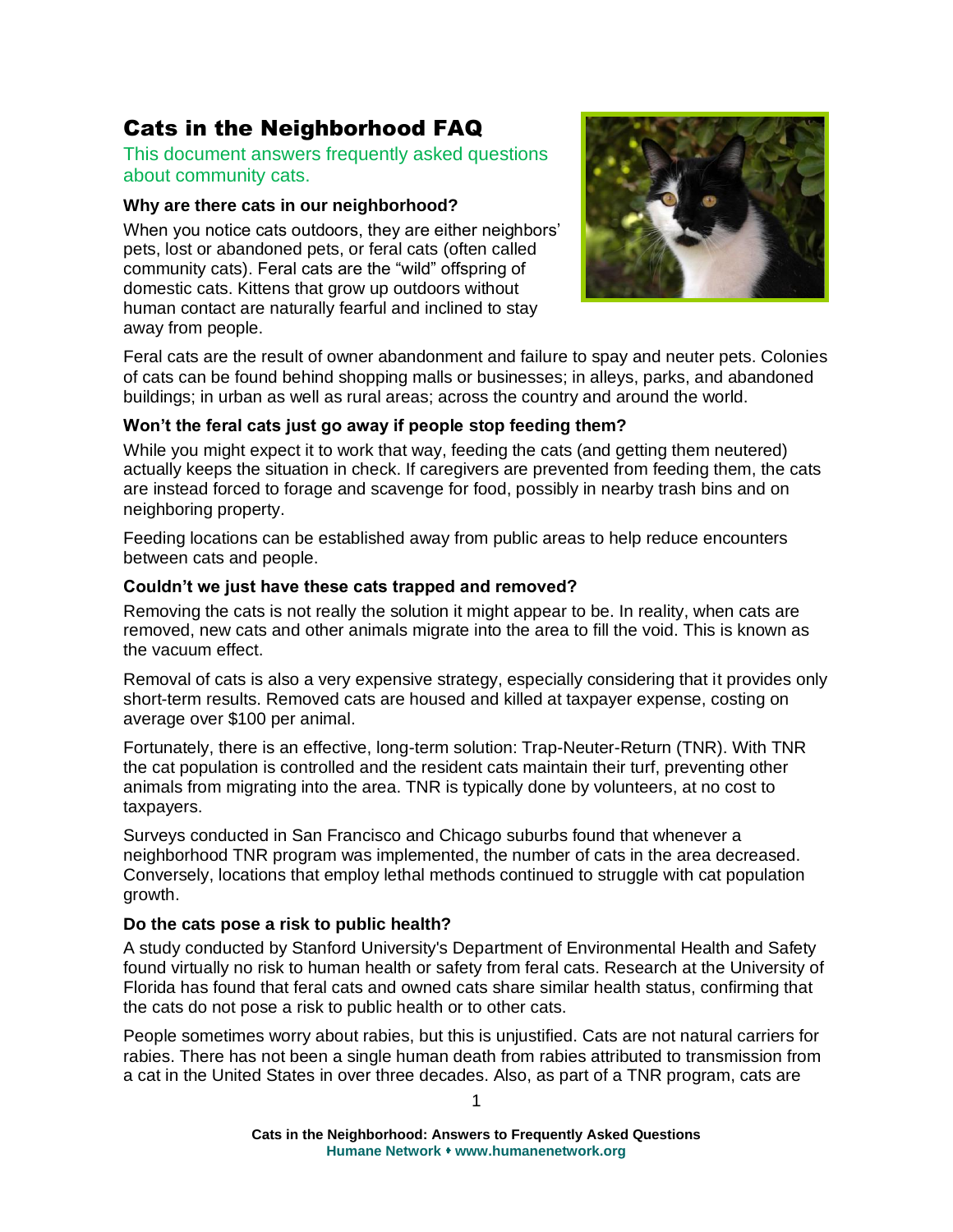vaccinated against rabies and then provide an immune barrier between humans and wildlife in the community.

In relation to toxoplasmosis, the *British Medical Journal* states that: "contact with cats, kittens, cats' feces, or cats who hunt for food was not a risk factor for infection. . . No significant associations were detected between infection and presence of cats. . ." The study concludes that eating undercooked meat is the primary risk factor in contracting toxoplasmosis.

## **Are feral cats vicious?**

Feral cats are naturally wary of people and will not approach humans they do not know. Feral cats will not attack anyone unless they are cornered.

It's always a good practice to avoid touching or cornering any animal you are not familiar with. Parents and caregivers should teach children to not approach or touch unknown animals.

#### **Wouldn't the cats be better off brought to an animal shelter?**

Feral cats who are taken to animal control are often killed, though a growing number of animal services departments are practicing return-to-field, where cats brought in are returned to the community.

Since feral cats are not friendly toward humans, they are not candidates for adoption. Feral cats are at home outdoors, and TNR is truly the most humane and effective way to deal with them.

#### **Don't the cats live short, miserable lives?**

Generally, feral cats are healthy animals, experiencing no more or worse medical issues than housecats. Spaying /neutering, a key part of a TNR program, further improves cat health by reducing wandering, mating, and fighting. It is not uncommon for feral cats to live ten or more years, a lifespan comparable to many pet cats.

While feral and abandoned cats may face hardships, we don't believe that death is better than a less-than-perfect life. Many animals, such as raccoons, foxes, and field mice, face similar hazards and do not live extraordinarily long lives, yet we would never consider "euthanizing" them "for their own good."

#### **Don't the cats kill many birds?**

Studies have shown that the bulk of the feral cat diet consists of insects, plants, and scavenged food. In terms of their hunting ability, cats are rodent specialists, widely recognized to have low success at bird predation.

The World Watch Institute lists habitat loss, pollution, pesticides, and drought as the primary factors affecting bird populations today. Other significant factors include collisions with windows, cell phone towers, and automobiles. Cats do not make the list.

If you feed birds, use hanging or pole feeders, rather than feeding them on the ground. Place the feeders away from shrubbery that may provide cover for predator animals.

# **What is TNR?**

Trap-Neuter-Return, or TNR, humanely controls and effectively reduces outdoor cat populations. Each cat is trapped in a humane trap and taken to a veterinarian. The cats are tranquilized, examined for general good health, vaccinated for rabies, and neutered. After a